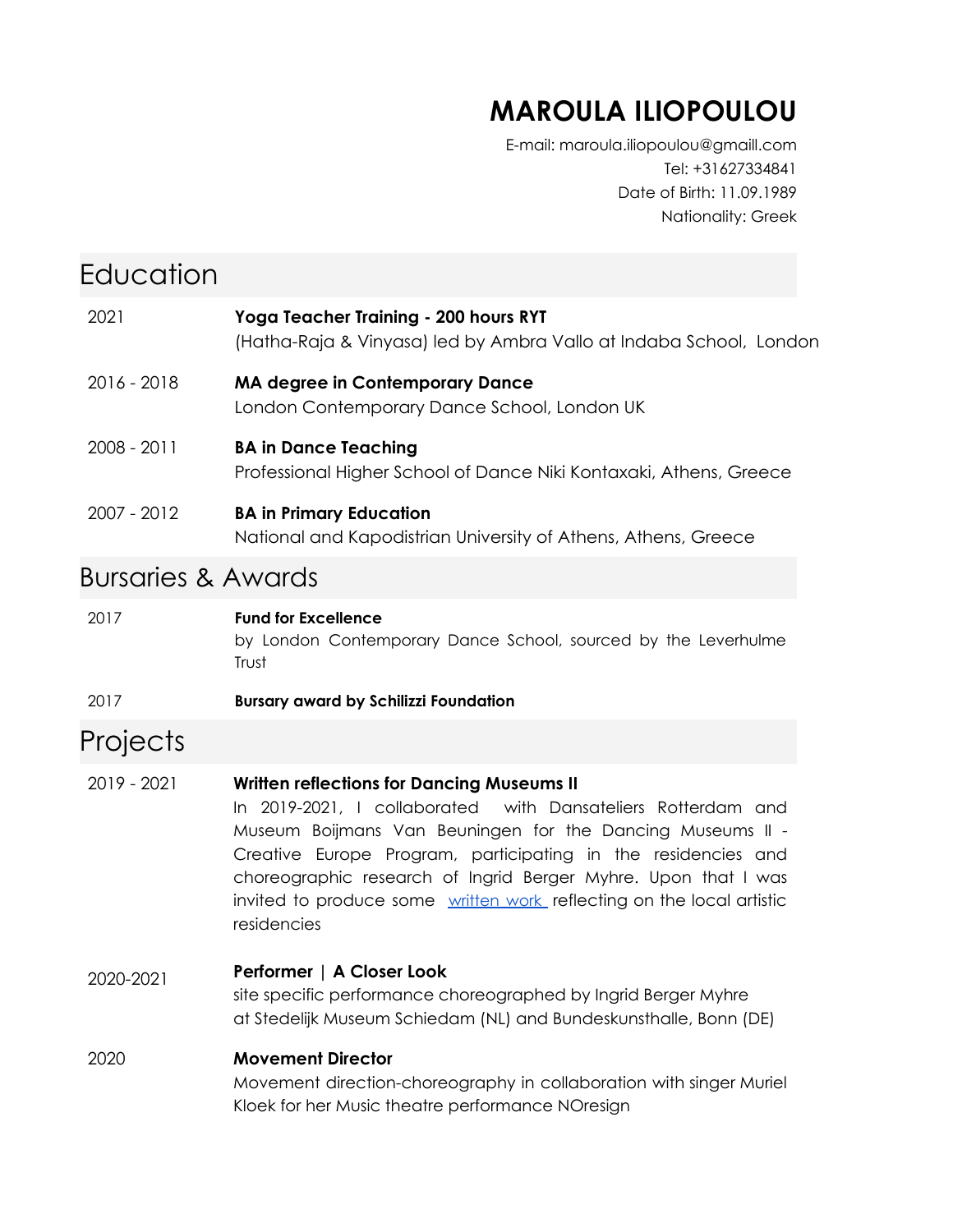| 2018 | Performer   Beneath her Eyes<br>choreographed by Amy Toner. Performed:<br>at Stedelijk Statements 'The Museum of Smells' curated by Caro<br>Verbeek, Stedelijk Museum, Amsterdam and<br>at Mediamatic's Odorama - Scent and Movement, Amsterdam |
|------|-------------------------------------------------------------------------------------------------------------------------------------------------------------------------------------------------------------------------------------------------|
| 2018 | Performer   Passage for Par<br>choreographed by Rosemary Lee, UK.                                                                                                                                                                               |
| 2017 | Performer   How I Know You<br>choreographed by Hannes Langolf, The Place Theatre. London.                                                                                                                                                       |
| 2017 | Performer   [Title]<br>choreographed by Amy Toner The Place Theatre. London.                                                                                                                                                                    |
| 2017 | <b>Performer   Mother Dearest</b><br>choreographed by Grace Nicol. Performed at The Place Theatre,<br>London and the Festival of Giants                                                                                                         |
| 2017 | Choreographer & Performer   Manoeuvre<br>Performance Installation, mentored by Katie Coe & Frank Bock.<br>The Place.                                                                                                                            |
| 2016 | Performer   Calling Tree<br>choreographed by Rosemarie Lee & Simon Whitehead. Performed<br>at Bloomsbury Festival, London.                                                                                                                      |
| 2016 | Choreographer & Performer   (en)compass<br>Solo performance, mentored by Sue MacLennan. The Place<br><b>Theatre</b>                                                                                                                             |
| 2015 | Performer   Improvisational Performance based on Passing<br><b>Through</b><br>choreographed by David Zambrano and performed with 34<br>international dancers. Sychrono Theatro, Athens.                                                         |
| 2014 | Performer   Everything happens to me<br>choreographed by Lisi Estaras and Nicolas Vladyslav, OFF Festival,<br>Brussels.                                                                                                                         |
| 2013 | Performer   A Guide to Office Clerical Time Standard<br>choreographed by Pil & Galia Collectiv, 4th Athens Biennale,<br>Greece.                                                                                                                 |
| 2011 | Performer   Self-regulating chaos<br>choreographed by Ted Stoffer (commissioned as a graduation                                                                                                                                                 |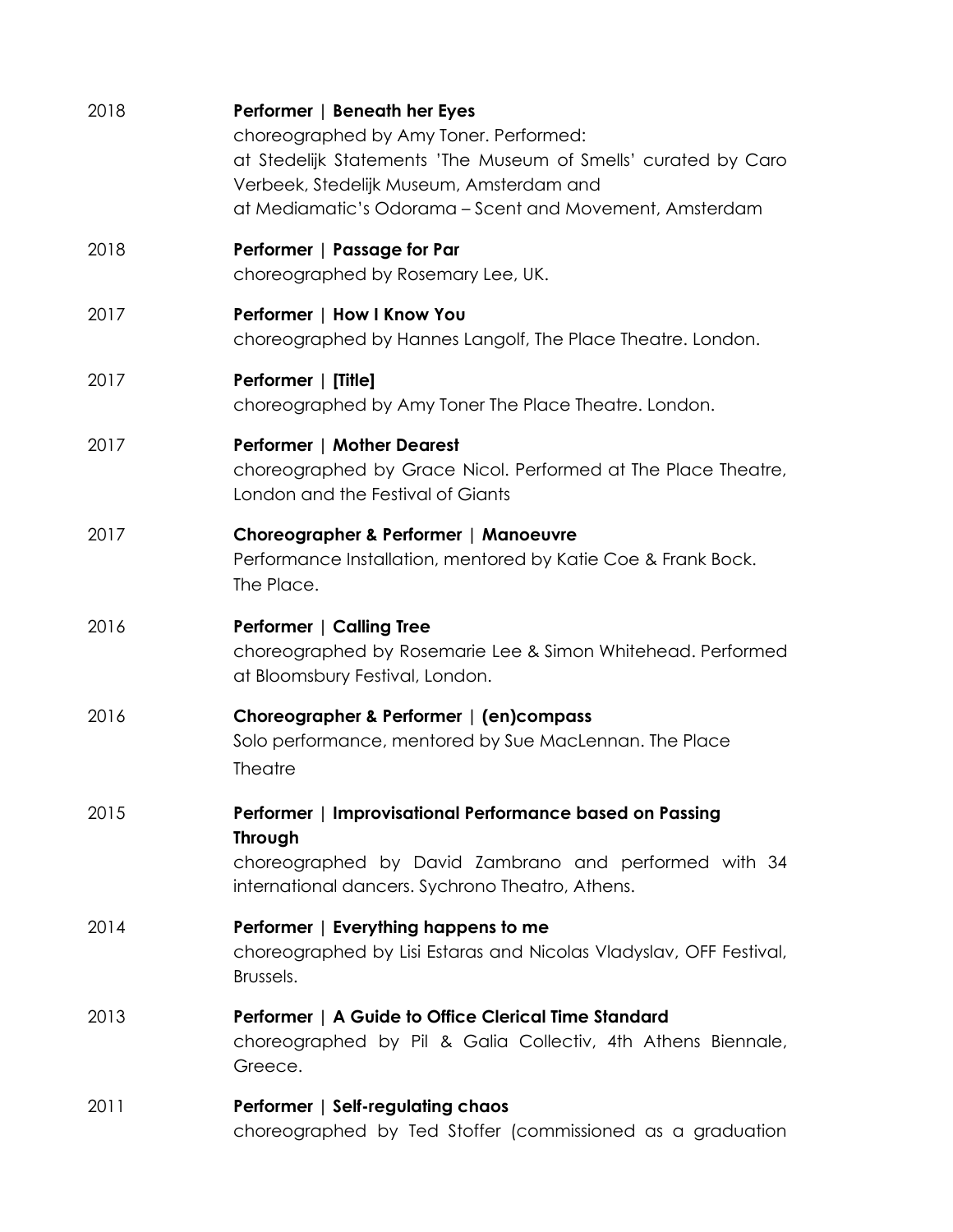piece), Athens.

| 2011 | Performer   Giselle's revenge                                                             |
|------|-------------------------------------------------------------------------------------------|
|      | choreographed by Athanasia Kanellopoulou (commissioned as a<br>graduation piece), Athens. |
| 2010 | <b>Performer   Bridal Ceremony</b>                                                        |
|      | choreographed by Harry Koushos, Cyprus.                                                   |

# Teaching Experience

| 2020-Present   | <b>Codarts University for the Arts</b><br>Contemporary Dance Teacher for the BA in Dance Performance<br>department & the BA in Dance Teaching department |
|----------------|----------------------------------------------------------------------------------------------------------------------------------------------------------|
| 2019-Present   | <b>SKVR, Rotterdam</b><br><b>Ballet, Dance improvisation, Modern</b>                                                                                     |
| 2021-Present   | <b>Balanzs Yoga studio, Rotterdam</b><br>Yoga classes                                                                                                    |
| 2019 - Present | Yogaground, Rotterdam<br>Movement & Yoga classes                                                                                                         |
| 2019 - 2020    | <b>Cloud Dance Lab, The Hague</b><br><b>Contemporary Dance workshops</b>                                                                                 |
| 2019 - Present | Leidse Ballet & Theaterschool, Leiden<br>Visiting modern teacher for the advanced young groups                                                           |
| 2019 - Present | Private coaching/training students auditioning for a dance degree                                                                                        |
| 2019 - 2020    | K'Dans studio, the Hague<br>Guest Teacher in Contemporary dance                                                                                          |
| 2020-2021      | Staluse Pera dance school, Rotterdam<br>Creative ballet classes (age groups: 3-5 yrs old))                                                               |
| 2019           | DPFC, Rotterdam<br><b>Adults Ballet</b>                                                                                                                  |
| 2019-2020      | Artship, Rotterdam<br><b>Contemporary Dance</b>                                                                                                          |
| 2018 - 2019    | PERA School of Performing Arts, Girne American University                                                                                                |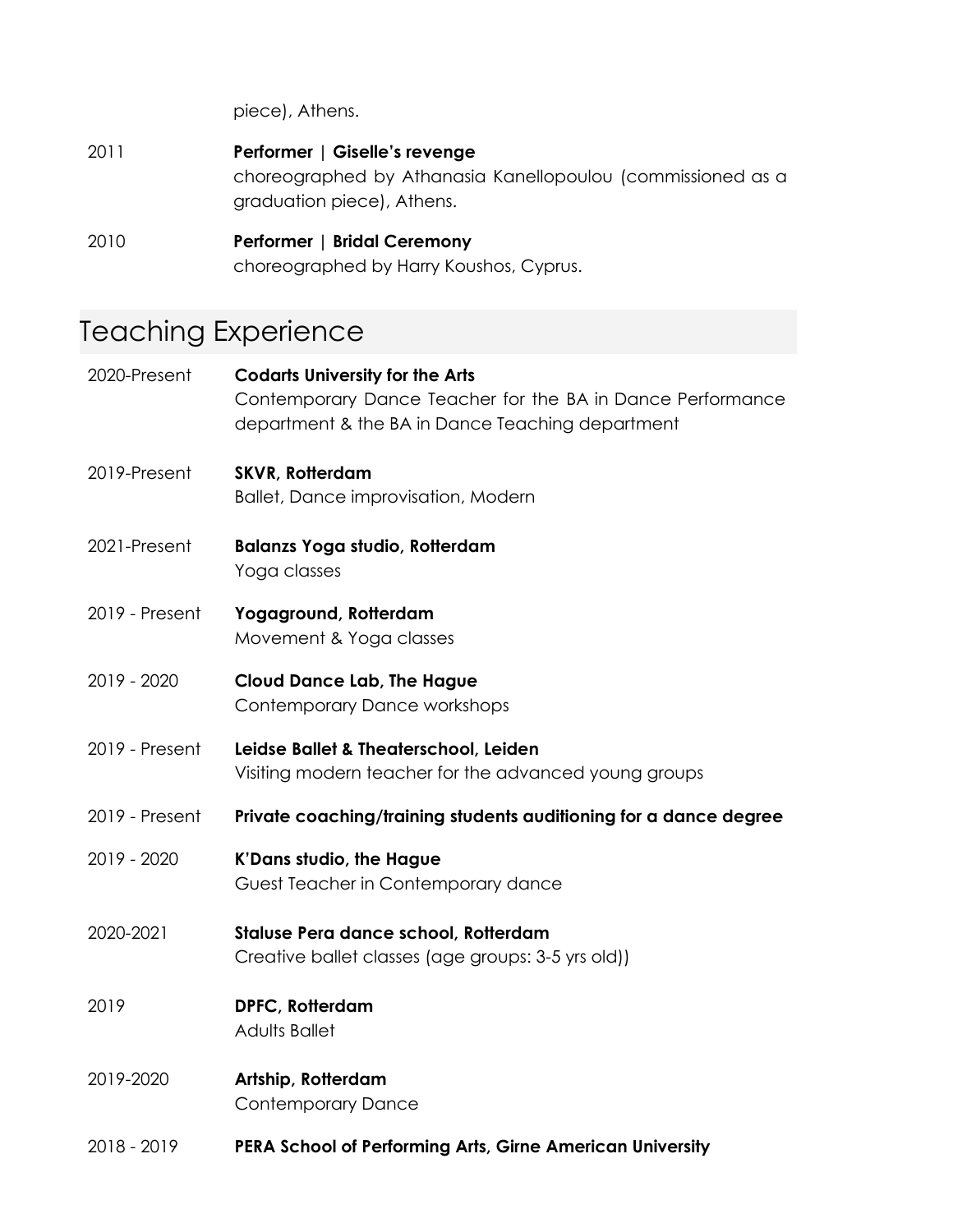|               | Guest teacher in Contemporary dance, Improvisation,<br>Composition and Ballet for the BA in Dance<br>(November-December 2018 & April-May 2019).<br>In December 2018, I curated a performance evening with<br>selected student works |
|---------------|-------------------------------------------------------------------------------------------------------------------------------------------------------------------------------------------------------------------------------------|
| 2017 - 2018   | <b>Vacani School of Dance, London</b><br>Ballet & creative dance classes (age groups: 3-8 yrs old)                                                                                                                                  |
| 2017 - 2018   | <b>Canada Water Studios, London</b><br><b>Adult Ballet classes</b>                                                                                                                                                                  |
| 2017 - 2018   | <b>Ballet North, London</b><br>Ballet & creative dance classes (age groups: 3-6 yrs old)                                                                                                                                            |
| 2017 - 2018   | <b>Thornhill Primary School, London</b><br>creative dance classes (age group: 3-4 yrs old)                                                                                                                                          |
| 2016 - 2017   | The Place, London - Children & Youth Department<br>Contemporary dance classes (11-12 yrs old) & choreographic<br>work for their Summer show at The Place Theatre                                                                    |
| $2015 - 2016$ | Wisper vzw, Belgium at STUK Theatre Ateliers<br>Contemporary Dance classes & workshop Playful Dance                                                                                                                                 |
| 2015 - 2016   | <b>International School of Leuven</b><br><b>Creative Dance</b>                                                                                                                                                                      |
| 2015          | Dansatelier Marleen Sempels. Leuven<br>Contemporary Dance workshop                                                                                                                                                                  |
| 2014 - 2016   | Gyms: City Fit, Jim's Fitness, Body & Vision<br>Fitness & Movement classes                                                                                                                                                          |
| 2011 - 2014   | <b>Athens Ballet Centre, Greece</b>                                                                                                                                                                                                 |

### Ballet classes

### Workshops & Professional development

2016-2018 **London Contemporary Dance School - Workshops & lectures:** Jonathan Burrows, Sue MacLennan, Lauren Potter, Frank Bock, Katye Coe, Martin Hargreaves, Hilary Stainsby, Rosemary Lee, Joan Clevillé, Clod Ensemble, Seke Chimutengwende, Eva Recacha, Rick Nodine, Eleanor Sikorski, Charlotte Spencer, Claire Cunnigham, Guy Dartnell, Amy Bell, Lou Cope, Jamie McCarthy, Jorge Crecis, Susanne Lahusen, Simonetta Alexandri, Fabiano Cularo